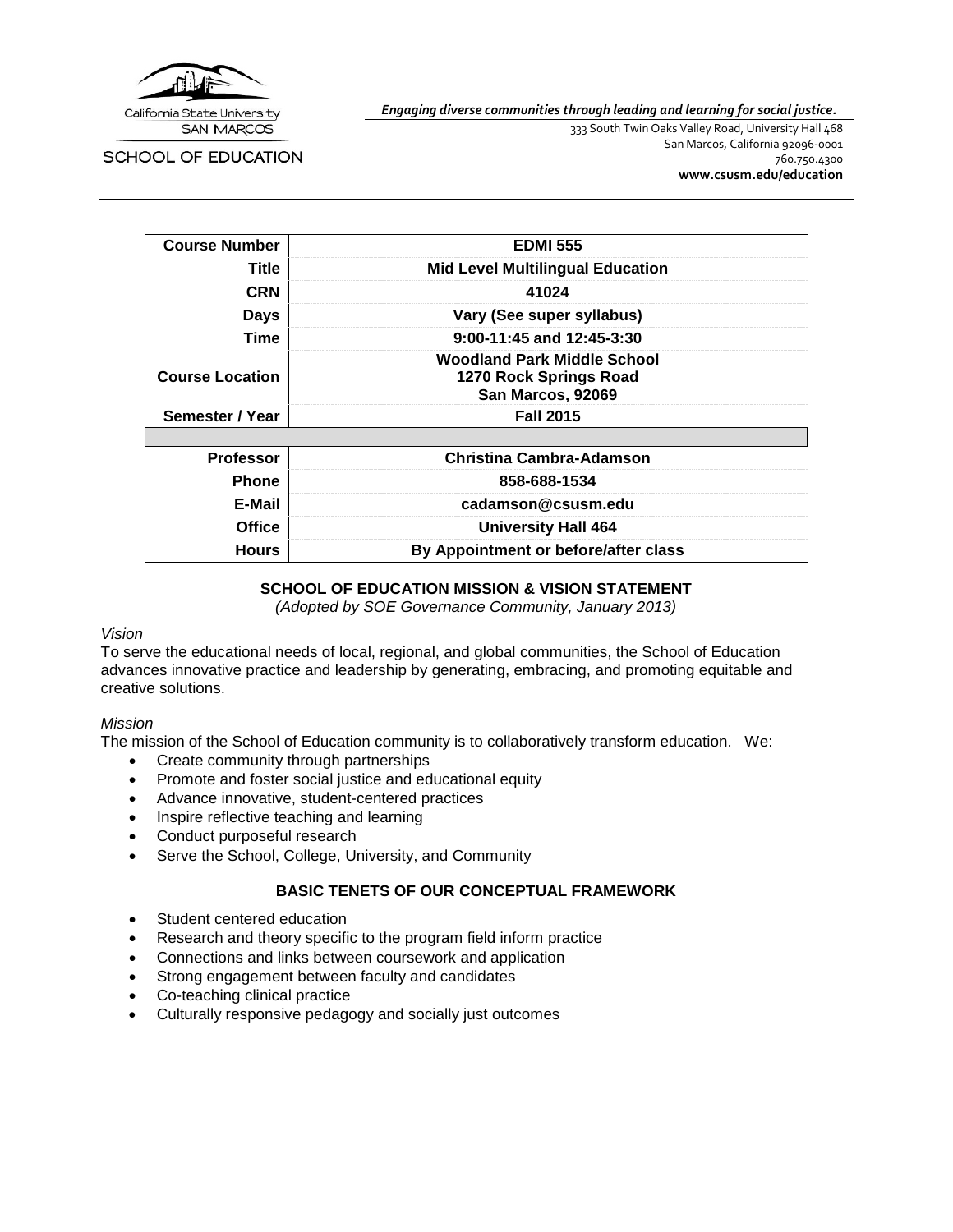## **TABLE OF CONTENTS**

| English Learner Questionnaire - Learning about Your English Learners - 10 points 10        |  |
|--------------------------------------------------------------------------------------------|--|
|                                                                                            |  |
|                                                                                            |  |
| Draft & Final Sheltered Instruction (SDAIE/SIOP) / Multicultural Lesson Plan - 25 points10 |  |
|                                                                                            |  |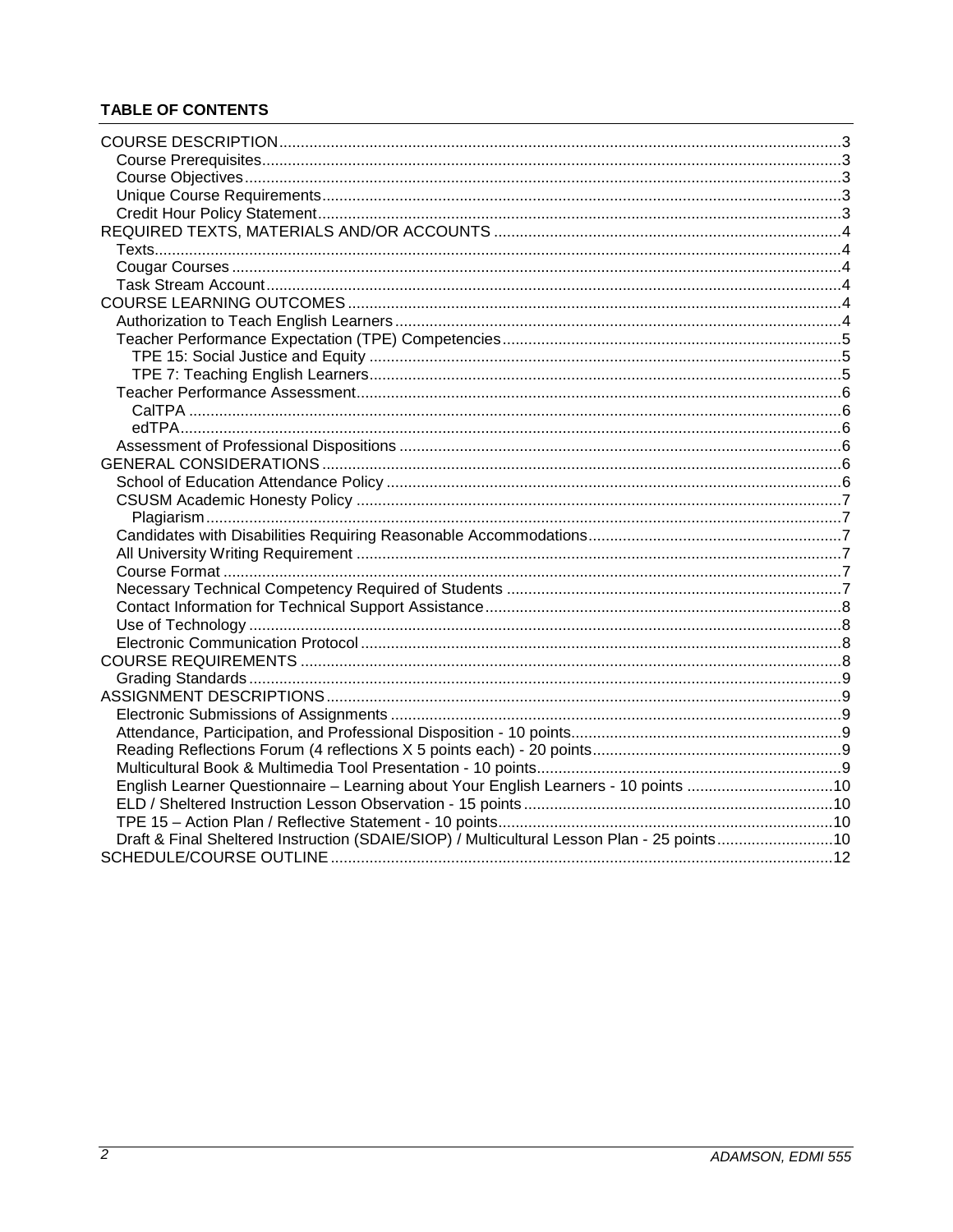### **COURSE DESCRIPTION**

<span id="page-2-0"></span>Focuses on developing an understanding of culturally responsive theory, methodology, and assessment of second language acquisition in integrated and inclusive elementary and middle level classrooms. May not be taken for credit by students who have received credit for EDML 552. Requires participation in the public schools.

This course addresses the needs of elementary school teachers faced with the growing diversity in today's classrooms. It will focus on bilingual sociolinguistic/sociocultural competence and implications for learning and instruction, application of effective alternative instructional practices, cultural aspects of English learners, as well as effective and appropriate English language development (ELD) techniques and successful bilingual, multilingual education for Language minority students.

#### <span id="page-2-1"></span>**Course Prerequisites**

Admission to the Single Subject/CLAD Teacher Credential Program.

### <span id="page-2-2"></span>**Course Objectives**

- 1. Explain the basic terms, philosophies, problems, issues, history, and practices related to the education of language minority persons in California and the US and knowledge of the history, policies, programs, and research on the effectiveness of bilingual education and bilingualism in the United States.
- 2. Demonstrate understanding of the most important goals of bilingual/multicultural education. Understand and apply research and its effects on the dimensions of learning in bilingual education program models.
- 3. Explain the theoretical framework upon which bilingual education is founded and demonstrate understanding of the philosophical, theoretical, legal, and legislative foundations of bilingual education and their effects on program design and educational achievement.
- 4. Demonstrate understanding of existing student identification, assessment, and language re-designation requirements for the state of California.
- 5. Explain the connections between bilingual education, English as a second language, and SDAIE, SDAIS/CALLA methodologies. Apply knowledge of the research on the cognitive effects of bilingualism and biliteracy as developmental processes in instructional practice
- 6. Demonstrate understanding of models of multicultural intercultural education and their implications for curriculum, instruction, and educational policy. Become cognizant of the fact that students' motivation, participation, and achievement are influenced by an intercultural classroom climate and school community.
- 7. Gain knowledge and understanding pertaining to similarities and differences between, contributions of, exchanges between, and varying perspectives of the populations referenced in the Non-Discrimination Policy of the State of California.
- 8. Demonstrate knowledge of the transferability between primary and target language with the understanding that the level of transferability is affected by the level of compatibility and may vary among languages.
- 9. Promote authentic parental participation that includes learning about school systems, assuming leadership roles and affecting policy and understanding of the family as a primary language and cultural resource.

#### <span id="page-2-3"></span>**Unique Course Requirements**

Students will be required to do classroom observations in schools and have access to elementary students to conduct some class assignments.

#### <span id="page-2-4"></span>**Credit Hour Policy Statement**

This course is delivered in a face-to-face instruction. Students are expected to spend a minimum of two hours outside of the classroom each week for each unit of credit engaged in learning. For courses with a "lecture" mode of instruction over an entire semester, each unit of credit corresponds to an 'hour' of classtime and two hours of student learning outside of class.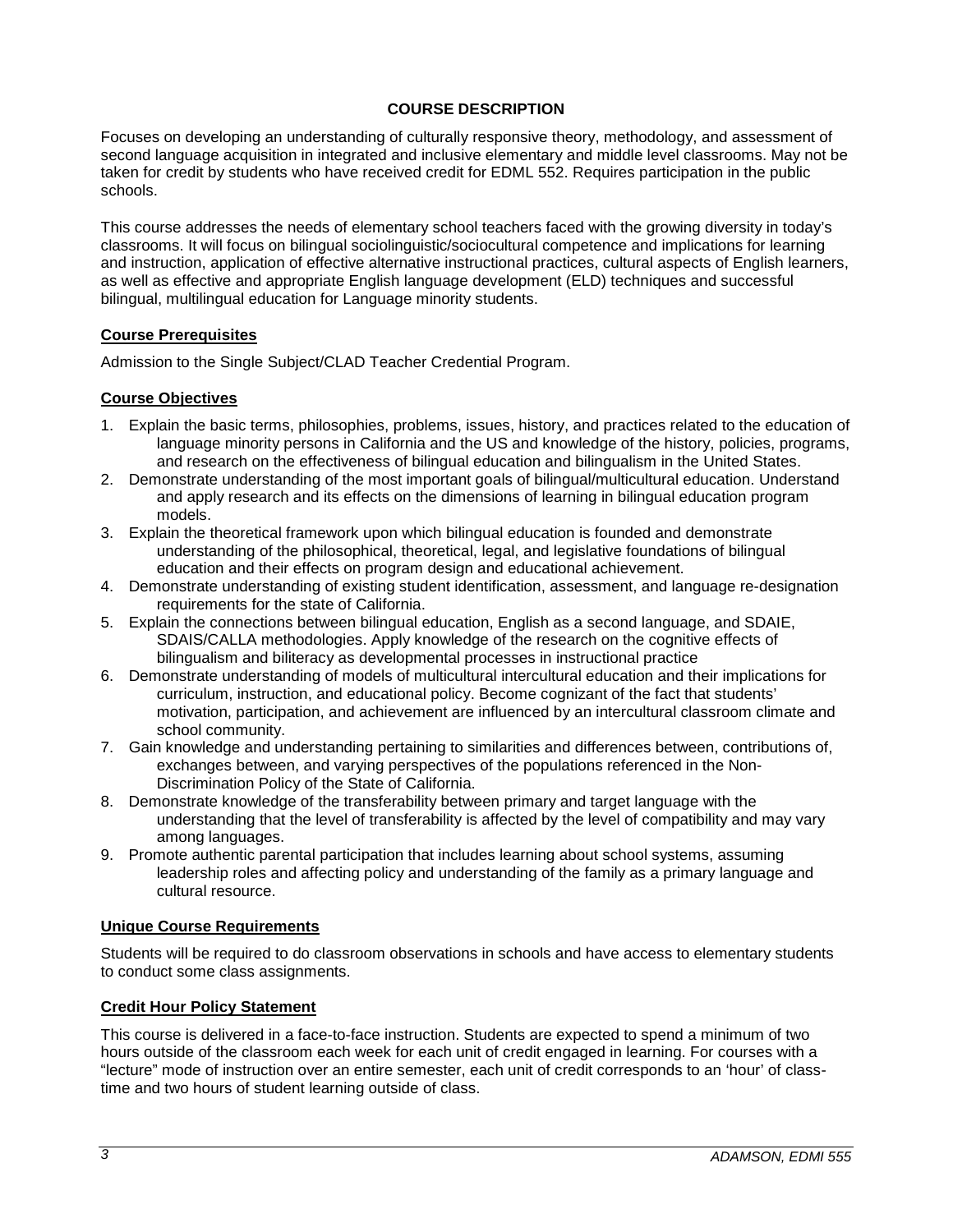### **REQUIRED TEXTS, MATERIALS AND/OR ACCOUNTS**

### <span id="page-3-1"></span><span id="page-3-0"></span>**Texts**

- *Making Content Comprehensible for English Language Learners: The SIOP Model, 4th Edition.*  (Echevarria,Vogt, & Short, 2013). ISBN: 978-0-13-268972-4
- **Common Core for the Not-So-Common Learner, Grades 6-12 English Language Arts Strategies.** (Hongsfeld & Dove, 2013). ISBN: 9781452257815

### <span id="page-3-2"></span>**Cougar Courses**

- You can download the ELD standards from the CDE website (www.cde.ca.gov)<br>Download: 2012 English Language Development Standards for California Public
- Download: 2012 English Language Development Standards for California Public Schools K-12. You can download the ELD standards from the CDE website (http://www.cde.ca.gov/sp/el/er/eldstandards.asp)
- Download: California's Common Core State Standards from California Department of Education Common Core website (www.cde.a.gov/re/cc ).
- Download: Appendices A-D and Glossary from 2012 ELD Standards ( http://www.cde.ca.gov/ sp/el/er/eldstandards.asp)

### <span id="page-3-3"></span>**Task Stream Account**

You will need to set up an account for your Multiple Subject Credential.

### **COURSE LEARNING OUTCOMES**

<span id="page-3-4"></span>Upon successful completion of this course, students will be able to (SWBAT):

- **SWBAT** to explain the basic terms, philosophies, goals, problems, issues, history, research, theoretical frameworks, and practices related to the education of language minority students, program design and educational achievement in California and the US through reading reflections and TPE 15 – Action Plan / Reflective Statement.
- **SWBAT** to demonstrate understanding of existing student identification, assessment, and language re- designation requirements for the state of California through reading reflections.
- **SWBAT** to apply knowledge of the research on the cognitive effects of bilingualism and biliteracy as developmental processes in instructional practice (bilingual education, English as a second language, and SDAIE, SDAIS/CALLA methodologies) through lesson plan development.
- **SWBAT** to demonstrate understanding of models of multicultural intercultural education and their implications for curriculum, instruction, and educational policy through lesson observations and writeup.
- **SWBAT** to become cognizant of the fact that students' motivation, participation, and achievement are influenced by an intercultural classroom climate and school community through English Learner Questionnaire and Multicultural Book and Multimedia Tool Presentation.
- **SWBAT** to demonstrate knowledge of the transferability between primary and target language with the understanding that the level of transferability is affected by the level of compatibility and may vary among languages through reading reflections and lesson development.
- **SWBAT** to promote authentic parental participation that includes learning about school systems, assuming leadership roles and affecting policy and understanding of the family as a primary language and cultural resource through TPE 15 Action Plan / Reflective Statement.

#### <span id="page-3-5"></span>**Authorization to Teach English Learners**

This credential program has been specifically designed to prepare teachers for the diversity of languages often encountered in California public school classrooms. The authorization to teach English learners is met through the infusion of content and experiences within the credential program, as well as additional coursework. Candidates successfully completing this program receive a credential with authorization to teach English learners. *(Approved by CCTC in SB 2042 Program Standards, August 02)*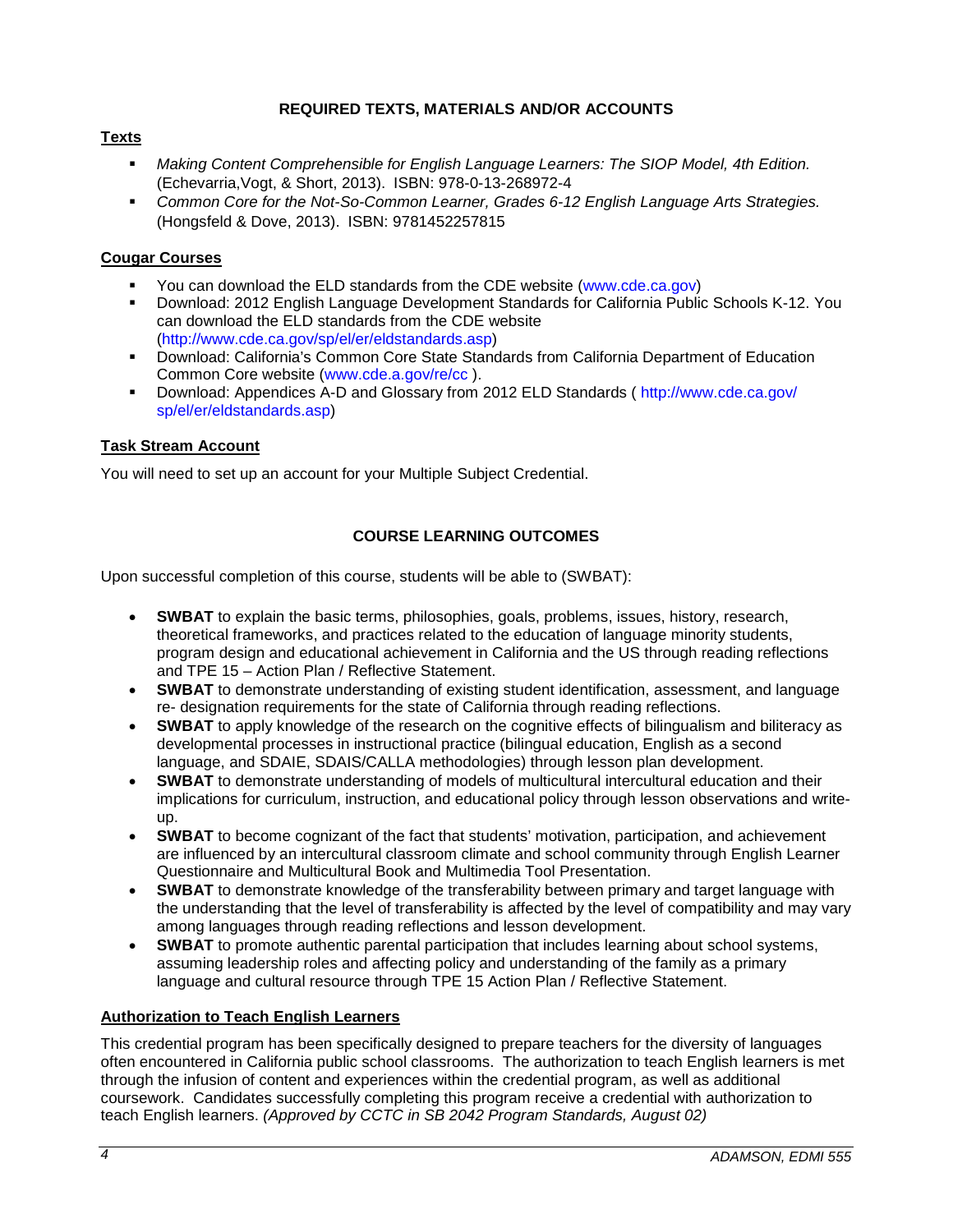### <span id="page-4-0"></span>**Teacher Performance Expectation (TPE) Competencies**

The course objectives, assignments, and assessments have been aligned with the CTC standards for Single Subject Credential. This course is designed to help teachers seeking a California teaching credential to develop the skills, knowledge, and attitudes necessary to assist schools and district in implementing effective programs for all students. The successful candidate will be able to merge theory and practice in order to realize a comprehensive and extensive educational program for all students. You will be required to formally address the following TPEs in this course:

### <span id="page-4-1"></span>**TPE 15: Social Justice and Equity**

Teacher candidates will be able to identify issues of social justice and equity in the classroom and can apply appropriate instructional strategies to ensure equal outcomes for diverse students. They will be familiar with ideas, definitions, and major theorists in the fields of multicultural education, social reconstruction, and democratic education. Pluralism and divergent perspectives on educating students will be the foundation of designing effective lessons and instructional practices for diverse students. Candidates will understand when and how to collaborate with others, especially curriculum specialists, community leaders, and parents on preparing relevant and appropriate instructional activities, curricular units, and school structures that would provide equitable outcomes for students from different linguistic, cultural, and social economic backgrounds.

### <span id="page-4-2"></span>**TPE 7: Teaching English Learners**

Candidates know and can apply pedagogical theories, principles, and instructional practices for comprehensive instruction of English learners. They know and can apply theories, principles, and instructional practices for English Language Development leading to comprehensive literacy in English. They are familiar with the philosophy, design, goals, and characteristics of programs for English language development, including structured English immersion. They implement an instructional program that facilitates English language development, including reading, writing, listening and speaking skills, that logically progresses to the grade level reading/language arts program for English speakers. They draw upon information about students' backgrounds and prior learning, including students' assessed levels of literacy in English and their first languages, as well as their proficiency in English, to provide instruction differentiated to students' language abilities. They understand how and when to collaborate with specialists and para-educators to support English language development. Based on appropriate assessment information, candidates select instructional materials and strategies, including activities in the area of visual and performing arts, to develop students' abilities to comprehend and produce English. They use English that extends students' current level of development yet is still comprehensible. They know how to analyze student errors in oral and written language in order to understand how to plan differentiated instruction.

Candidates know and apply pedagogical theories, principles and practices for the development of academic language, comprehension, and knowledge in the subjects of the core curriculum. They use systematic instructional strategies, including contextualizing key concepts, to make gradeappropriate or advanced curriculum content comprehensible to English learners. They allow students to express meaning in a variety of ways, including in their first language, and, if available, manage first language support such as para-educators, peers, and books.<sup>[1](#page-4-3)</sup> They use questioning strategies that model or represent familiar English grammatical constructions. They make learning strategies explicit.

Candidates understand how cognitive, pedagogical, and individual factors affect students' language acquisition. They take these factors into account in planning lessons for English language development and for academic content.

<span id="page-4-3"></span> $1$  Teachers are not expected to speak the students' primary language, unless they hold an appropriate credential and teach in a bilingual classroom. The expectation is that they understand how to use available resources in the primary language, including students' primary language skills, to support their learning of English and curriculum content.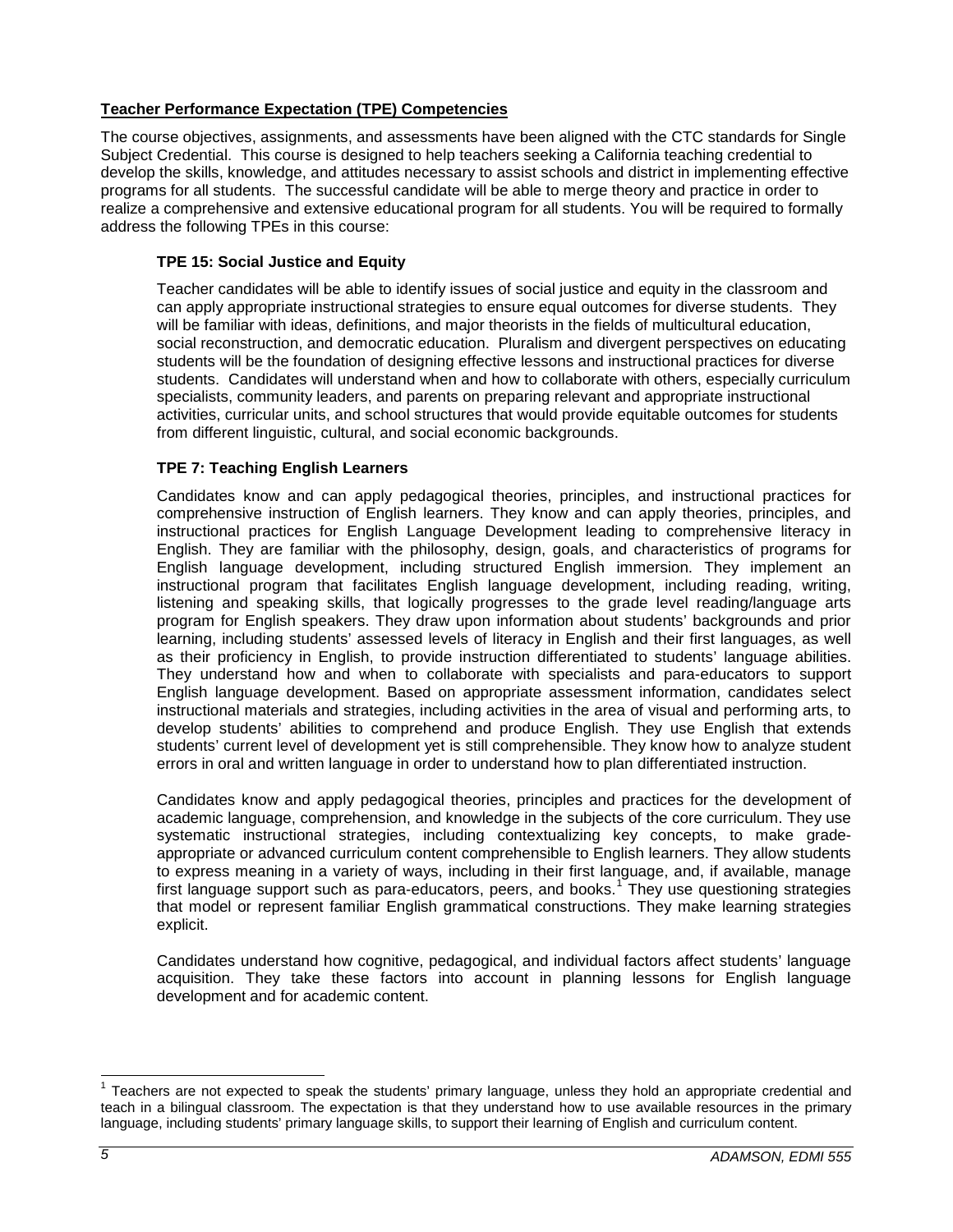### <span id="page-5-0"></span>**Teacher Performance Assessment**

Beginning July 1, 2008 all California credential candidates must successfully complete a state-approved Teacher Performance Assessment (TPA), as part of the credential program of preparation. During the 2015- 16 academic year the CSUSM credential programs will use either the CalTPA (California Teacher Performance Assessment) or the edTPA (Educative Teacher Performance Assessment).

<span id="page-5-1"></span>Check with your program coordinator to determine which assessment is used for your credential program.

## **CalTPA**

To assist with your successful completion of the CalTPA, a series of informational seminars are offered over the course of the program. TPA related questions and logistical concerns are to be addressed during the seminars. Your attendance to TPA seminars will greatly contribute to your success on the assessment. The CalTPA Candidate Handbook, TPA seminar schedule, and other TPA support materials may be found on the SOE website:

<http://www.csusm.edu/education/CalTPA/ProgramMaterialsTPA.html>

### <span id="page-5-2"></span>**edTPA**

Beginning in fall 2015, for newly entering initial candidates, the CSUSM assessment system is the edTPA. To assist with your successful completion of the edTPA, a capstone class is part of your curriculum. In this class edTPA related questions and logistical concerns are addressed. Additional support materials are available on the edTPA website: [http://www.edtpa.com/PageView.aspx?f=GEN\\_Candidates.html](http://www.edtpa.com/PageView.aspx?f=GEN_Candidates.html)

Additionally, to support your success in your credential program and with TPA, SOE classes use common pedagogical language, lesson plans (lesson designs), and unit plans (unit designs).

### <span id="page-5-3"></span>**Assessment of Professional Dispositions**

Assessing a candidate's dispositions within a professional preparation program is recognition that teaching and working with learners of all ages requires not only specific content knowledge and pedagogical skills, but positive attitudes about multiple dimensions of the profession. The School of Education has identified six dispositions – social justice and equity, collaboration, critical thinking, professional ethics, reflective teaching and learning, and life-long learning—and developed an assessment rubric. For each dispositional element, there are three levels of performance - *unacceptable*, *initial target*, and *advanced target*. The description and rubric for the three levels of performance offer measurable behaviors and examples.

The assessment is designed to provide candidates with ongoing feedback for their growth in professional dispositions and includes a self-assessment by the candidate. The dispositions and rubric are presented, explained and assessed in one or more designated courses in each program as well as in clinical practice. Based upon assessment feedback candidates will compose a reflection that becomes part of the candidate's Teaching Performance Expectation portfolio. Candidates are expected to meet the level of *initial target* during the program.

## **GENERAL CONSIDERATIONS**

### <span id="page-5-5"></span><span id="page-5-4"></span>**School of Education Attendance Policy**

Due to the dynamic and interactive nature of courses in the School of Education, all candidates are expected to attend all classes and participate actively. At a minimum, candidates must attend more than 80% of class time, or s/he may not receive a passing grade for the course at the discretion of the instructor. Individual instructors may adopt more stringent attendance requirements. Should the candidate have extenuating circumstances, s/he should contact the instructor as soon as possible. *(Adopted by the COE Governance Community, December, 1997).*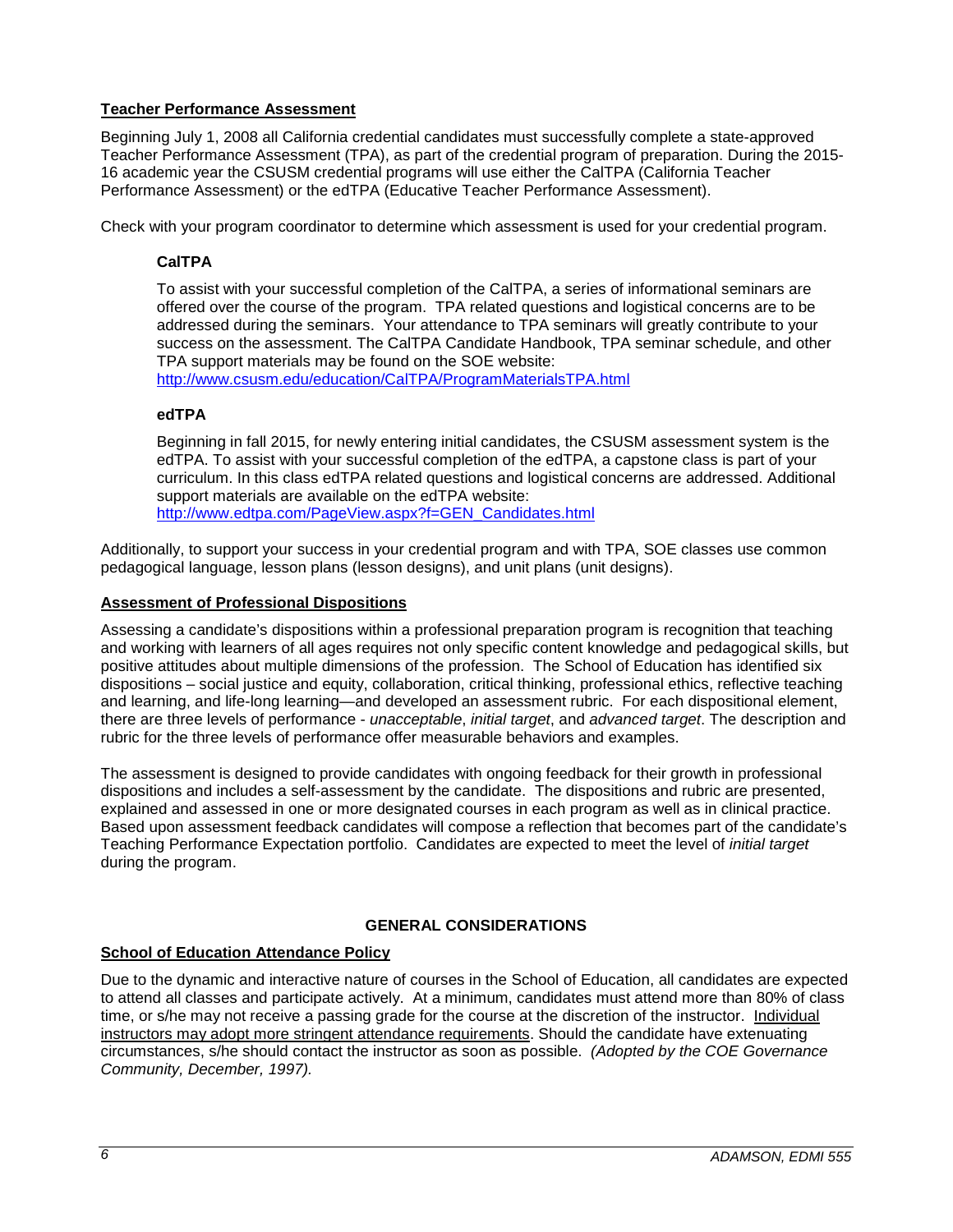## <span id="page-6-0"></span>**CSUSM Academic Honesty Policy**

Students will be expected to adhere to standards of academic honesty and integrity, as outlined in the Student Academic Honesty Policy. All assignments must be original work, clear and error-free. All ideas/material that are borrowed from other sources must have appropriate references to the original sources. Any quoted material should give credit to the source and be punctuated accordingly.

Academic Honesty and Integrity: Students are responsible for honest completion and representation of their work. Your course catalog details the ethical standards and penalties for infractions. There will be zero tolerance for infractions. If you believe there has been an infraction by someone in the class, please bring it to the instructor's attention. The instructor reserves the right to discipline any student for academic dishonesty, in accordance with the general rules and regulations of the university. Disciplinary action may include the lowering of grades and/or the assignment of a failing grade for an exam, assignment, or the class as a whole.

Incidents of Academic Dishonesty will be reported to the Dean of Students. Sanctions at the University level may include suspension or expulsion from the University. Refer to the full Academic Honesty Policy at: [http://www.csusm.edu/policies/active/documents/Academic\\_Honesty\\_Policy.html](http://www.csusm.edu/policies/active/documents/Academic_Honesty_Policy.html)

### <span id="page-6-1"></span>**Plagiarism**

As an educator, it is expected that each candidate will do his/her own work, and contribute equally to group projects and processes. Plagiarism or cheating is unacceptable under any circumstances. If you are in doubt about whether your work is paraphrased or plagiarized see the Plagiarism Prevention for Students website [http://library.csusm.edu/plagiarism/index.html.](http://library.csusm.edu/plagiarism/index.html) If there are questions about academic honesty, please consult the University catalog.

### <span id="page-6-2"></span>**Candidates with Disabilities Requiring Reasonable Accommodations**

Candidates with disabilities who require reasonable accommodations must be approved for services by providing appropriate and recent documentation to the Office of Disabled Student Services (DSS). This office is located in Craven Hall 4300, and can be contacted by phone at (760) 750-4905, or TTY (760) 750- 4909. Candidates authorized by DSS to receive reasonable accommodations should meet with their instructor during office hours or, in order to ensure confidentiality, in a more private setting.

### <span id="page-6-3"></span>**All University Writing Requirement**

Writing requirements for this class will be met as described in the assignments. Every course at the university, including this one, must have a writing requirement of at least 2500 words

### <span id="page-6-4"></span>**Course Format**

This course format is offered in a traditional face-to-face instruction following an 8-week cycle.

#### <span id="page-6-5"></span>**Necessary Technical Competency Required of Students**

This course may have a few online sessions. To successfully complete online activities, you need to use Cougar Courses (download course documents, watch presentations and videos, upload your assignments, post discussion responses and reply to peers' posts, join online chats, etc.). You need to use e-mail effectively and know how to attach files. It is best that you know how to make minor configuration changes in a Web browser (change font sizes, open and close tabs, allow or disable pop-ups and plug-ins, enable Cookies and JavaScript, etc.). In addition, you are expected to use office applications (such as a word processor, a presentation tool, a spreadsheet tool, an image viewer, a PDF reader, etc.), engage in collaboration and file sharing (such as Dropbox and/or Google Drive & Apps), and apply Web literacy skills (conduct an effective search with a search engine, evaluate trustworthiness of web content, understand copyrights). Lastly, you may need to troubleshoot basic hardware and software problems.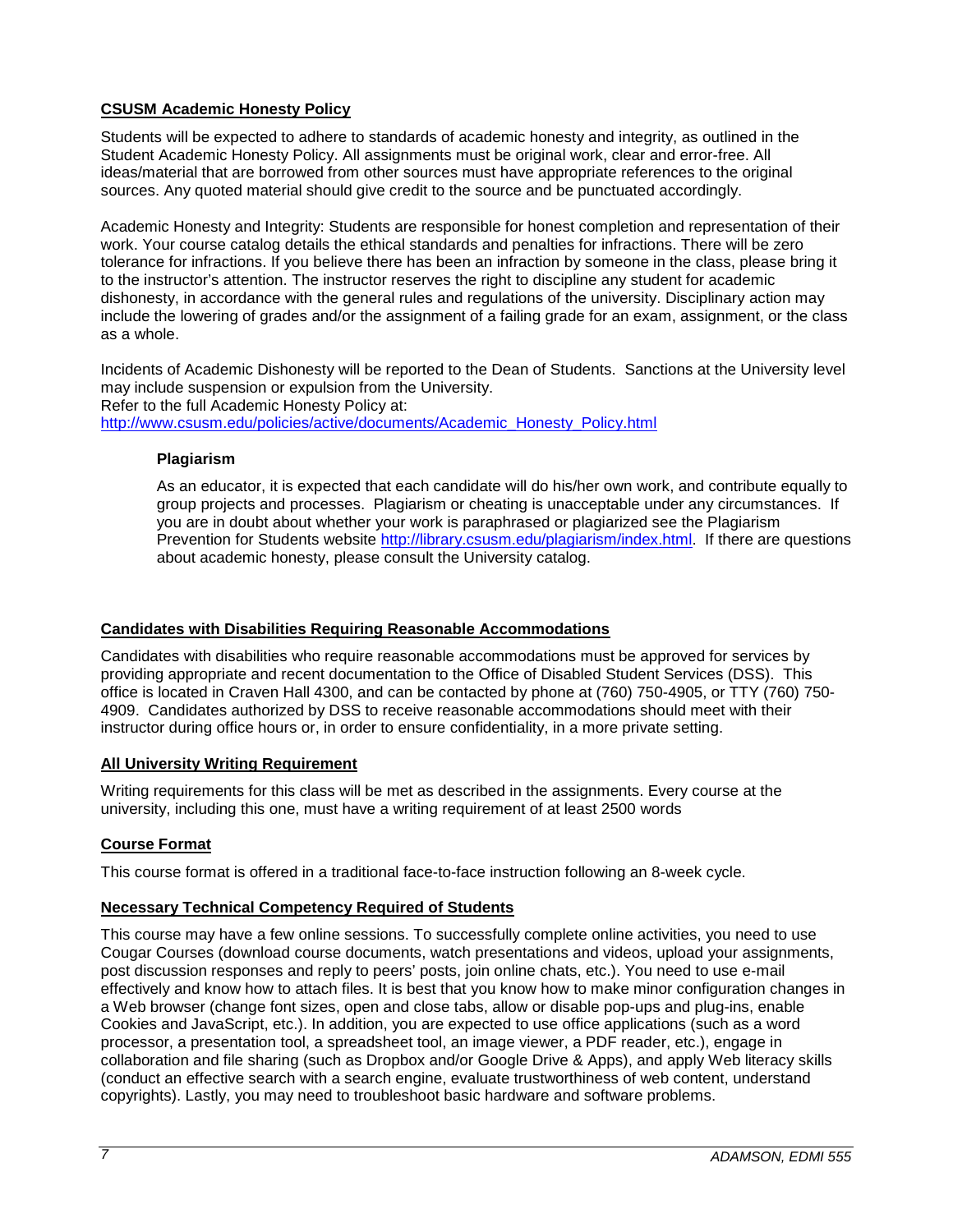### <span id="page-7-0"></span>**Contact Information for Technical Support Assistance**

If you need any technical support, contact IITS Student Help Desk: [http://www.csusm.edu/sth/.](http://www.csusm.edu/sth/)

### <span id="page-7-1"></span>**Use of Technology**

Candidates are expected to demonstrate competency in the use of various forms of technology (i.e. word processing, electronic mail, Moodle, use of the Internet, and/or multimedia presentations). Specific requirements for course assignments with regard to technology are at the discretion of the instructor. Keep a digital copy of all assignments for use in your teaching portfolio. All assignments will be submitted online, and some will be submitted in hard copy as well. Details will be given in class.

### <span id="page-7-2"></span>**Electronic Communication Protocol**

Electronic correspondence is a part of your professional interactions. If you need to contact the instructor, email is often the easiest way to do so. It is my intention to respond to all received e-mails in a timely manner. Please be reminded that e-mail and on-line discussions are a very specific form of communication, with their own nuances and etiquette. For instance, electronic messages sent in all upper case (or lower case) letters, major typos, or slang, often communicate more than the sender originally intended. With that said, please be mindful of all e-mail and on-line discussion messages you send to your colleagues, to faculty members in the School of Education, or to persons within the greater educational community. All electronic messages should be crafted with professionalism and care.

Things to consider:

- Would I say in person what this electronic message specifically says?
- How could this message be misconstrued?
- Does this message represent my highest self?
- Am I sending this electronic message to avoid a face-to-face conversation?

In addition, if there is ever a concern with an electronic message sent to you, please talk with the author in person in order to correct any confusion.

### **COURSE REQUIREMENTS**

<span id="page-7-3"></span>Teacher education is a professional preparation program. It is expected that students will come to class prepared to discuss the readings, submit required assignments, and participate in class activities. Students are expected to adhere to academic honesty and integrity, standards of dependability, confidentiality and writing achievement. Because it is important for teachers to be able to effectively communicate their ideas to students, parents, colleagues, and administrators, writing that is original, clear and error-free is a priority for the School of Education. It is expected that work will be turned in on time. Note: Professor reserves the right to change, add to, or delete any material or assignment from the course*.*

| * Attendance, Participation, & Professional Disposition                      | 10 points |
|------------------------------------------------------------------------------|-----------|
| * 4 Reading Reflections (5 points each) (Due 9/18, 9/21, 10/2, 10/9)         | 20 points |
| *Multicultural Book and Multimedia Tool Presentation (Due throughout course) | 10 points |
| * EL Questionnaire – Learning About Your English Learners (Due 9/28)         | 10 points |
| * ELD/SDAIE Lesson Observation & Write-up (Due 10/12)                        | 15 points |
| * TPE 15 - Action Plan / Reflective Statement (Due 10/5)                     | 10 points |
| * Draft & Final Lesson Plan - Multicultural Resources & SDAIE (Due 10/12-16) | 25 points |

Total 100 points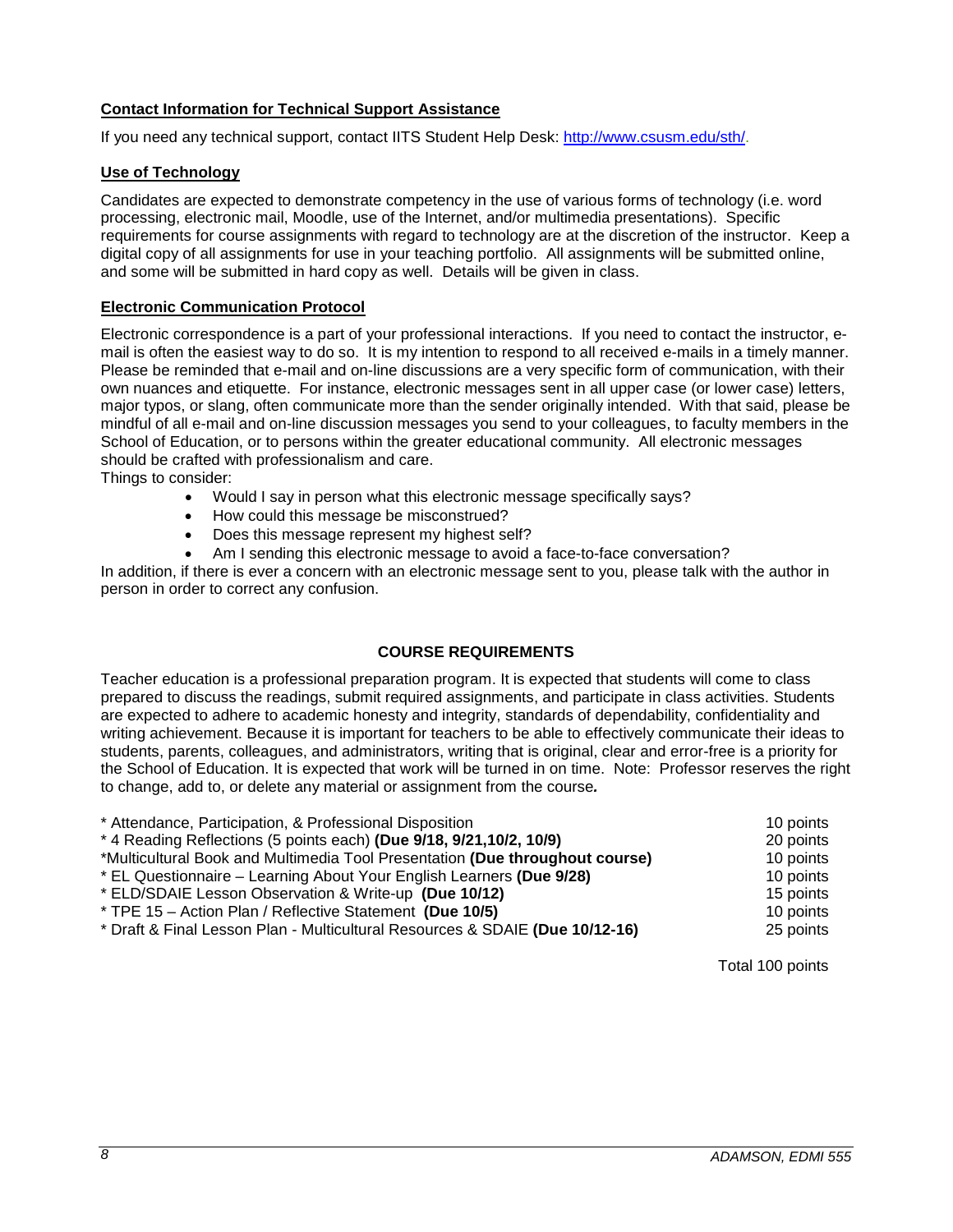### <span id="page-8-0"></span>**Grading Standards**

All students are expected to participate in class activities and demonstrate reflective learning. It is important that students are well prepared for course sessions by completing the readings and assignments scheduled before the class meeting. Assignments should be typed and double-spaced. Students who wish to revise an assignment must negotiate the requirements of the revision with the instructor. It is expected that work will be turned in on time. Please discuss individual issues with the instructor. **Points will be deducted if assignments are submitted late (10% penalty per day late; no credit will be awarded if the assignment is one week late).** A minimum of a C+ is required to pass this course.

| $95 - 100$ |    | $90 - 94$ |                            |
|------------|----|-----------|----------------------------|
| 87 - 89    | B+ | $83 - 86$ |                            |
| $80 - 82$  | R- | $77 - 79$ | C+ (minimal passing grade) |
| $73 - 76$  |    | $70 - 72$ |                            |

### **ASSIGNMENT DESCRIPTIONS**

### <span id="page-8-2"></span><span id="page-8-1"></span>**Electronic Submissions of Assignments**

This course is mostly paperless. Assignments are to be turned to Cougar Course on time. Points will be deducted for late submissions as the work you do is essential to the discussions conducted in this course. Make sure you turn in the assignments in Word, 12 font, in Times New Roman. Resources and/or citations will be referenced using APA format.

NOTE: Full assignment guidelines can be found on Cougar Courses. Rubrics for assignments and checklist are at end of this syllabus.

#### <span id="page-8-3"></span>**Attendance, Participation, and Professional Disposition - 10 points**

First is the expectation that you will attend all class sessions prepared to actively participate in class activities, group and individual sharing, and discussions on various topics and assigned reading**.** Please see the guidelines for the School of Education Attendance Policy and the attendance requirements for this course on syllabus.

Professional, credentialed educators are evaluated on "performance of non-instructional duties and responsibilities" by their administrators. Punctuality, attendance, collaboration with colleagues, and professionalism fall under this category. Your professional disposition is related to how you conduct yourself in class and at a school site. Please communicate any attendance issues directly with the instructor.

#### <span id="page-8-4"></span>**Reading Reflections Forum (4 reflections X 5 points each) - 20 points**

#### **Due 9/18, 9/21, 10/2, 10/9**

Reflections based on your reading assignments, classroom discussions and clinical practice observations. Please post your reflections by the due date on the dates listed on your course outline. You are welcome and encouraged to respond to your colleagues' thoughts but it is not a requirement. Reflections can include connections made between your reaction to the text, class discussions and observing English Learners. Think about the "take aways" and your interaction with the text. What are things you would like to implement or take from the readings that are important to you as a future teacher?

#### <span id="page-8-5"></span>**Multicultural Book & Multimedia Tool Presentation - 10 points**

#### **Due: Presentations due throughout course**

Based on your discipline and with a partner create and present a multicultural presentation that will illustrate how you will either

- build community in your classroom
- teach a lesson with a multicultural emphasis (using literature, a cultural hero, alternate math strategy, etc)
- honor diversity in your classroom

Please be resourceful in researching your idea and creating your plan.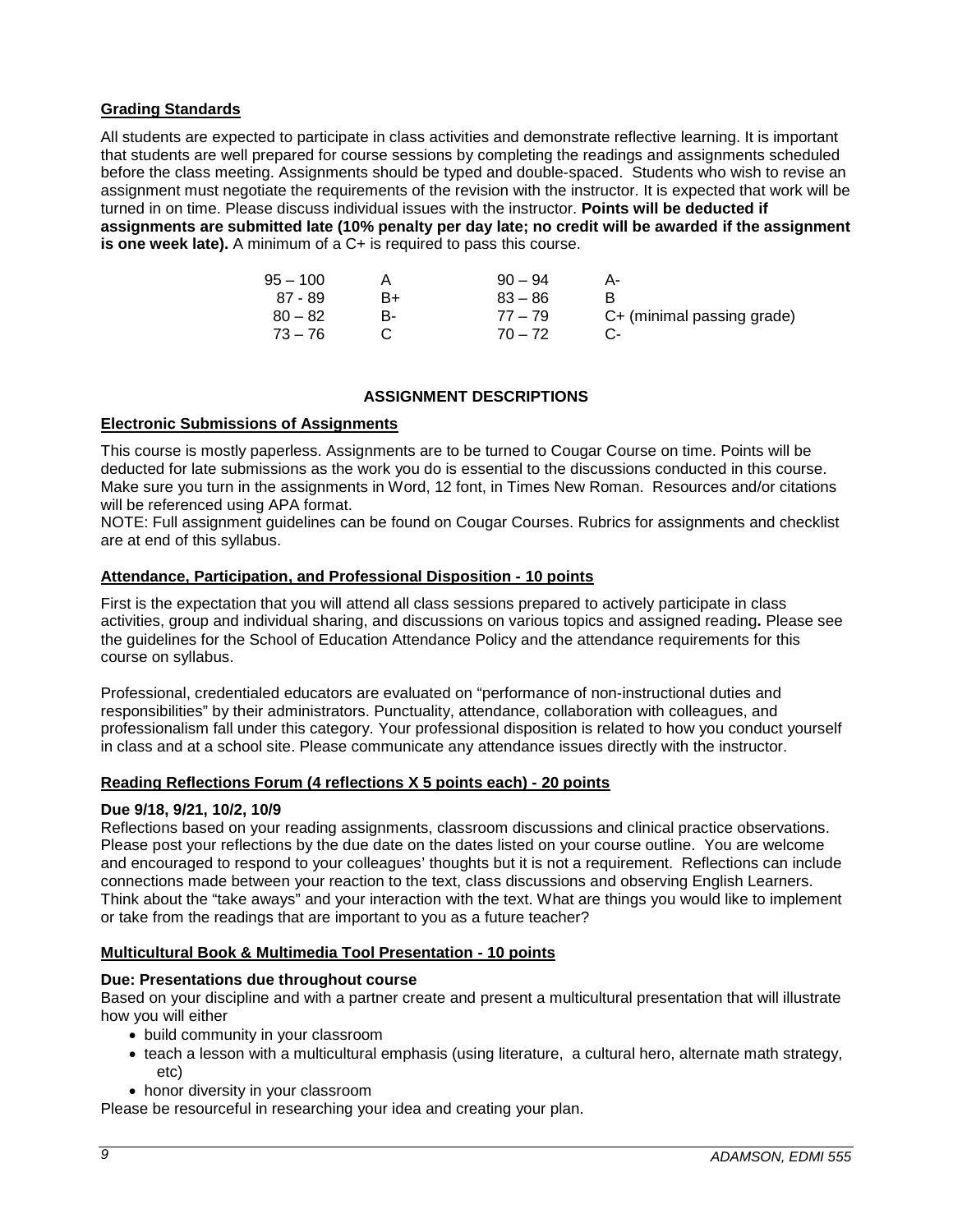### <span id="page-9-0"></span>**English Learner Questionnaire – Learning about Your English Learners - 10 points**

### **Due: 9/28**

In class, students will work in groups to write lists of questions to ascertain information about their English Learners (ELs) in the following areas: linguistic background; academic language abilities, content knowledge, home life and skills; physical, social and emotional development; cultural and health considerations; and interests and aspirations. From these lists, each student will create a questionnaire that can be utilized with your ELs. Try to think of questions that elicits language from your EL students, not just "yes" or "no" answers. Think about the language proficiency of your students. Indicate the grade level and possible PLD level of the students. You may add directions, introduction, or decorate it with border or clip art to make it attractive to your students (optional).

You will administer the questionnaire to an EL student. You will reflect on your questions & student responses. What did you find valuable about this process? How would you improve your questionnaire? How did you elicit information to help you plan for instruction and get to know your EL students better? After administering your questionnaire to an EL student, upload your questionnaire with a paragraph reflection on our Cougar Course by the due date. Share your findings in class.

### <span id="page-9-1"></span>**ELD / Sheltered Instruction Lesson Observation - 15 points**

#### **Due: 10/12**

For this assignment you will observe an English Language Development or Sheltered Instruction [Specially Designed Academic Instruction in English (SDAIE) or Sheltered Instruction Observation Protocol (SIOP)] lesson at your clinical practice school site. Your observation can be in any classroom with English Learners (ELD, SDAIE / Sheltered, or "mainstream"). You will first predict (hypothesize) what SIOP strategies you believe you will be observing during the lesson. Your observation write-up should include a description of the classroom, the SIOP techniques the teacher used, and how the students interacted with the lesson and peers. You will use the SIOP Protocol located in your textbook on pp. 292-293 as a checklist (data collection) and guideline for what to look for in an effective lesson for English Learners.

In your write-up, you will also discuss your hypothesis about the strategies and the results. Then think of how (if necessary) you would modify the lesson/activity observed in light of the information and knowledge gained in the course. Submit an electronic copy of the lesson observation to our Cougar Course. We will take time to discuss what was observed in class.

### <span id="page-9-2"></span>**TPE 15 – Action Plan / Reflective Statement - 10 points**

#### **Due: 10/7**

In this course, you are specifically responsible for demonstrating that you have met TPE 15: Social Justice and Equity in your coursework. Each student will *create a personalized diversity / social justice action plan*  designed specifically for his/her English learners and/or their parents. Your plan will discuss how you, as a future teacher of English Learners, will address an issue of diversity, social justice and/or equity in your school classroom. Your plan will include the following; identifying / defining the issue you have chosen to address, a description of the English Learners and/or parents your plan is designed for, a reflection of the reasons you chose the issue, and a description of the personalized action plan (specific activities) you have created. Your action plan and reflective statement MUST reference TPE 15 so that you are demonstrating how you have met the TPE through this assignment.

### <span id="page-9-3"></span>**Draft & Final Sheltered Instruction (SDAIE/SIOP) / Multicultural Lesson Plan - 25 points**

### **Due: 10/14-16**

Applying the Sheltered Instruction [Specially Designed Academic Instruction in English (SDAIE) or Sheltered Instruction Observation Protocol (SIOP)] methodologies and principles you have learned in class, you will *create a SDAIE/SIOP lesson plan* that includes an accurate assessment plan, instructional strategies, and interactive activities that are appropriate for English Learners at various proficiency levels. You will write and present a lesson plan that clearly delineates how every student will be a successful learner by providing universal access to diverse students (e.g., gifted, English Learners, special needs, struggling learners). This is a group task (2-4 students) and members will need to coordinate unit lessons around a central theme.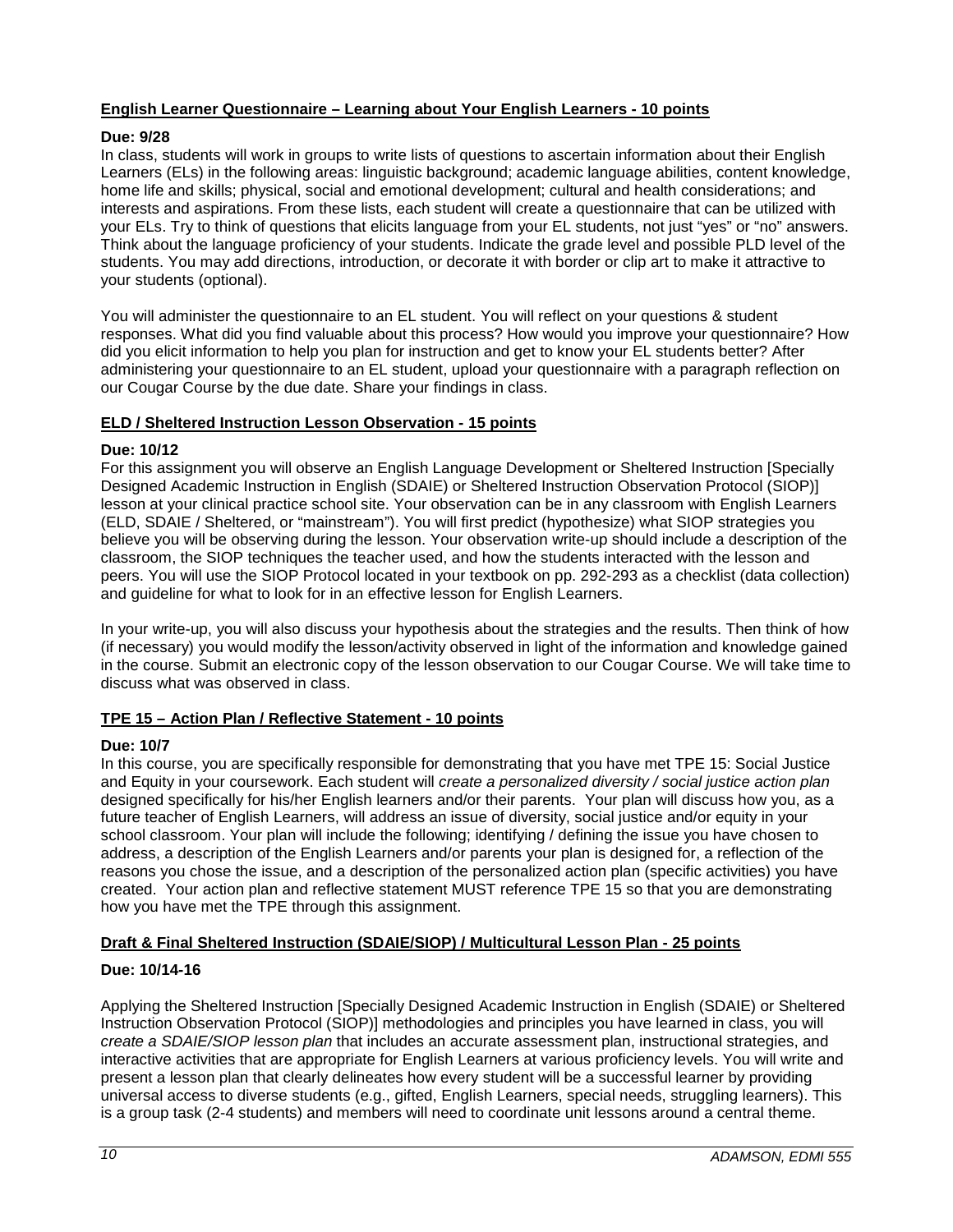In addition, you will have the opportunity to *collect multicultural resources* (books, websites, articles, videos, apps, etc.), that are rooted in multicultural education / social justice and equity for students. The term "multicultural" includes the following categories; race or ethnicity, gender, religion, sexual orientation, socioeconomic status, age, and physical or mental ability and language.

There will be opportunities to work on lesson plans during some class sessions and receive feedback from instructor. Students will apply what they have learned from the readings, class discussions, and their classroom experiences. Detailed information on assignments will be shared in class. Students will have the opportunity to *present their Multicultural Unit Plan & Resources in class*. All drafts and final lesson plans will be submitted to Cougar Course.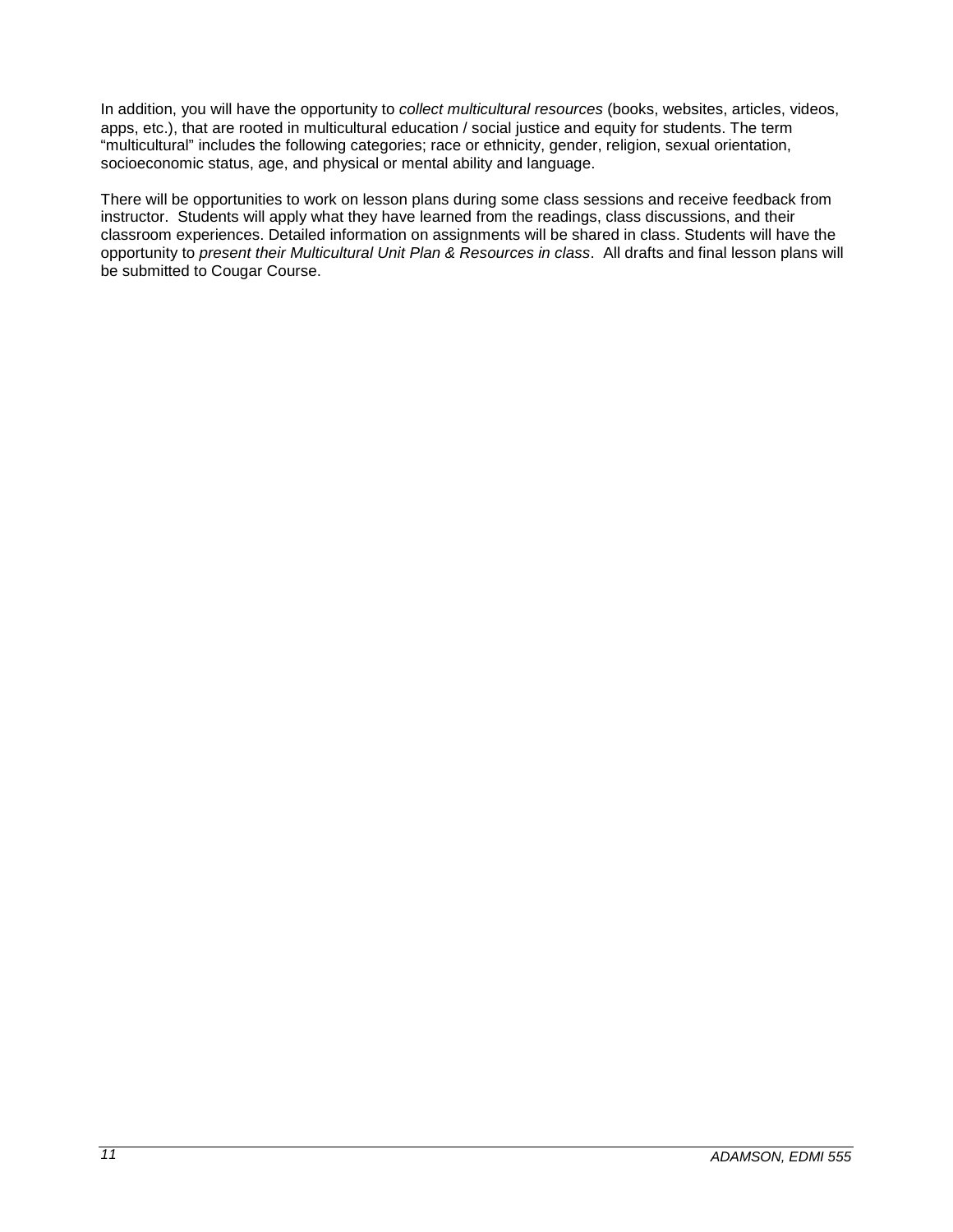# **SCHEDULE/COURSE OUTLINE**

<span id="page-11-0"></span>

| <b>Session#</b><br>Dates/<br><b>Times</b>    | <b>Topics</b>                                                                                                                                                                                                                                                      | <b>Reading and Assignments Due</b>                                                                                                                                                     |
|----------------------------------------------|--------------------------------------------------------------------------------------------------------------------------------------------------------------------------------------------------------------------------------------------------------------------|----------------------------------------------------------------------------------------------------------------------------------------------------------------------------------------|
| Session 1<br>Sept. 4<br>9:00am-<br>11:45     | <b>Building a multicultural community</b><br>-Introduction / Overview / Syllabus<br>-Who are English Learners?<br>-Diverse Characteristics of ELs<br>-What is Sheltered Instruction?<br>-SIOP Introduction<br>-Discuss Multicultural Book/Multimedia<br>Assignment | Have access to a syllabus<br>Read:<br>$\overline{\phantom{a}}^c$<br>Sign-up for MC Book/ Multimedia presentations<br>in class                                                          |
| Session 2<br>Sept. 10<br>12:45-3:30          | <b>Second Language Acquisition</b><br>-Historical Overview of Bilingual<br>Education: Theories & Research<br>-SIOP Components: Lesson Design with<br>Language Objectives<br>-Common Core Key Shifts and<br>Implications for ELs<br>-Discuss EL Questionnaire       | Read:<br>_ "Forbidden Language" on Cougar Courses<br>_SIOP Model Ch. 2 Lesson Preparation p.24-<br>44                                                                                  |
| Session 3<br>Sept. 11<br>$12:45-$<br>3:30pm  | <b>Good Teaching</b><br>-CELDT and ELPAC Assessments<br>-1999 ELD Standards /2012 ELD<br><b>Standards and PLDs</b><br>-Stages of Language Development<br>-Building Background Knowledge                                                                            | Read:<br>Diaz-Rico on CC- "Learning about L2<br>Acquisition"<br>SIOP Model Ch. 3 Bldg Background p.63-75<br>Common Core Ch. 1 Introduction<br>Download: 1999 & 2012 ELD Standards      |
| Session 4<br>Sept. 14<br>$9:00am -$<br>11:45 | <b>Putting Thought Into Action Part 2</b><br>-Objectives<br>-Comprehensible Input & Strategies<br>-SIOP Checklist Practice                                                                                                                                         | Read:<br>__ SIOP Model Ch. 4 Comp. Input p.95-104<br>SIOP Model Ch. 5 Strategies p.115-131                                                                                             |
| Session 5<br>Sept. 18<br>9:00am-<br>11:45    | <b>Putting Thought Into Action Part 2</b><br>-Differentiating Instruction<br>- Active Participation<br>-Lesson Development: Student Interaction<br>-Discuss ELD/ SDAIE Lesson Observation<br>& Write-up                                                            | Read:<br>_ SIOP Model Ch. 6 Interaction p.143-160<br>_ Common Core Ch. 6 Core Speaking and<br><b>Listening Strategies</b><br><b>Due: Reading Reflection</b>                            |
| Session 6<br>Sept. 21<br>$9:00-$<br>11:45am  | <b>Engagement and Comprehension Part</b><br>-Video: "Helping ELLs Grasp the Full<br>Picture " on Cougar Courses<br>-Common Core Speaking & Listening<br><b>Strategies</b>                                                                                          | Read:<br>SIOP Model Ch. 7 Practice/ Application<br>p.171-181<br>_ SIOP Model Ch. 8 Lesson Delivery p.191-<br>200<br><b>Due: Reading Reflection</b>                                     |
| Session 7<br>Sept. 28<br>$9:00-$<br>11:45am  | <b>Engagement and Comprehension Part</b><br>$\mathbf{2}$<br>-Language Forms and Functions<br>-Academic Language<br>-2012 ELD Standards Appendices A, B, &<br>C<br>*Observe ELD/SDAIE Lesson!                                                                       | Read:<br>Common Core Ch. 2 Strategies for Academic<br>Language Development<br>Common Core Ch. 4 Reading Strategies for<br><b>Informational Texts</b><br>Due: EL Questionnaire/Write up |